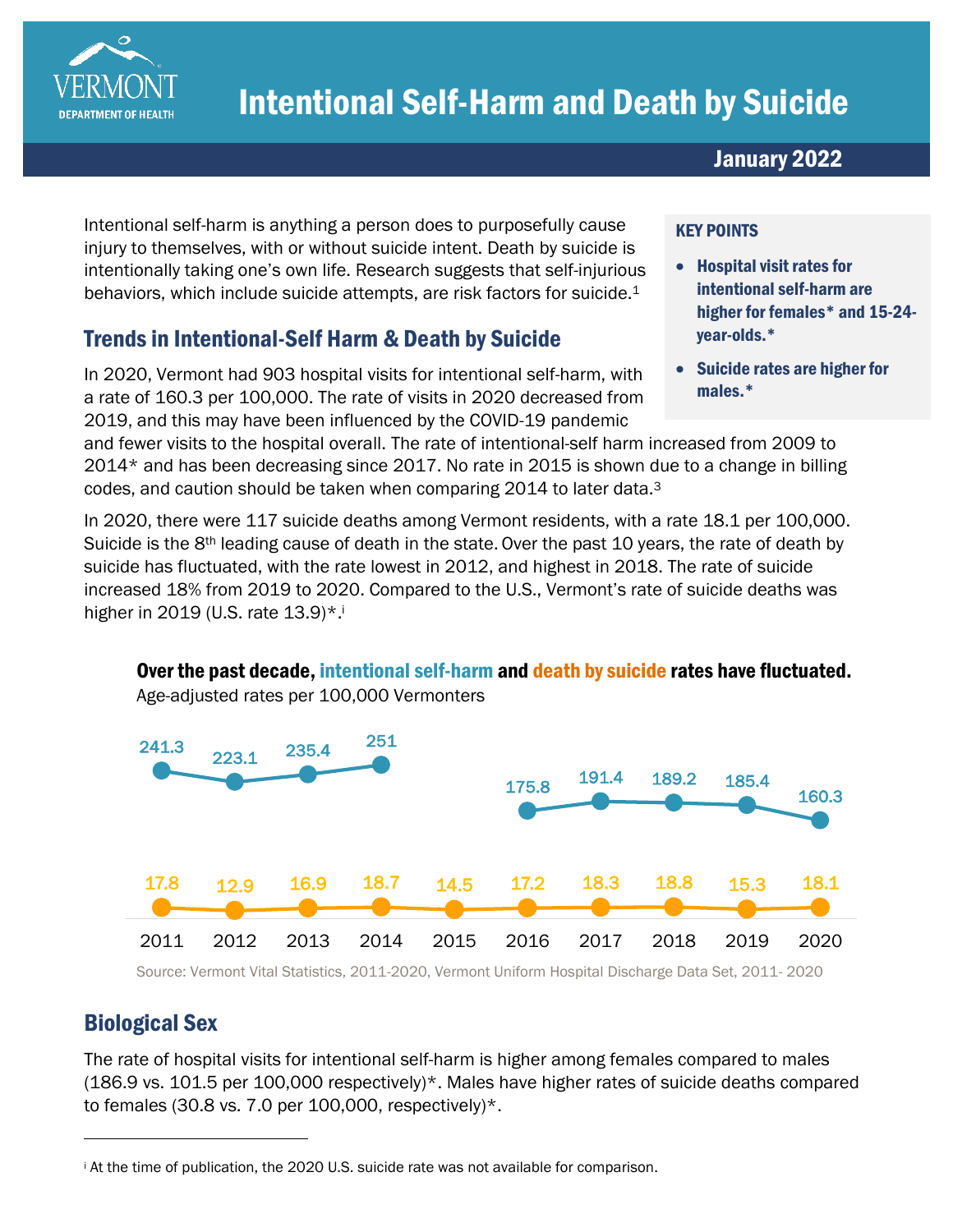#### Hospital visit rates for intentional self-harm are significantly higher for females. Suicide deaths are significantly higher for males.



## Age

Younger people, specifically 15 to 24-year-olds have intentional self-harm rates higher than any other age group.\* Suicide rates are highest among 25 to 44-year-olds (26.1), followed by 45 to 64 year-olds (21.3) and then people 65 years and older (20.0 per 100,000). During 2020 there were 2 suicide deaths in adolescents, which equate to a rate of 2.1 per 100,000.

#### Hospital visit rates for intentional self-harm are significantly higher among 15 to 24-year-olds. Suicide rates are similar by age.



Source: Vermont Vital Statistics 2020, Vermont Uniform Hospital Discharge Data Set 2020

# Cause

Poisonings account for 48% of intentional self-harm hospital visits. Following poisonings, the leading causes are cutting (41%), and other (9%). The remaining causes each accounted for 1% of hospital visits. Females are more likely than males to visit the hospital for intentional self-harm by cutting or poisoning\*.

Among suicides, firearms account for 59% of deaths. The proportion of suicides due to hanging or suffocation account for 23% of deaths, poisonings 11%, Cutting, falls, drowning and other each account 2% of suicide deaths. Males are more likely than females to die by suicide using a firearm\*.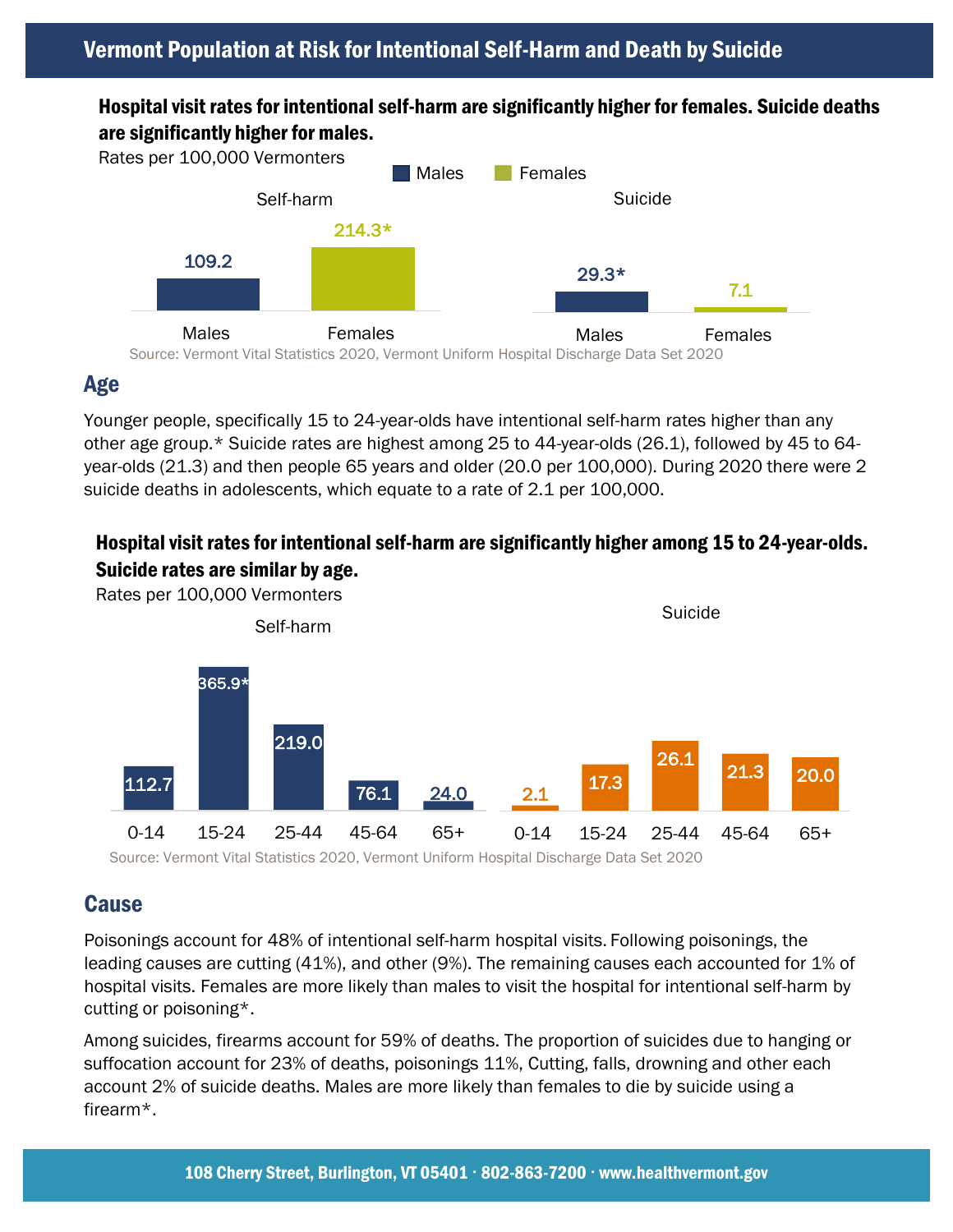## Vermont Population at Risk for Intentional Self-Harm and Death by Suicide



#### Most hospital visits for self-harm are poisonings. Most suicide deaths are due to firearms.

Source: Vermont Vital Statistics 2020, Vermont Uniform Hospital Discharge Data Set 2020

#### County of Residence

Compared to the statewide rate of 185.4 per 100,000, intentional self-harm rates are higher in Bennington County.\* Hospital visit rates are lower in Windsor county.\* Suicide death rates by county are similar to the state rate.

#### Rates of intentional self-harm and suicide by county of residence.

**20.7 28.4 16.5 22.3 29.3 22.8 10.7 0.0 15.9 30.4 15.1 17.1 27.0 4.3 18.1 96.4\* 202.5 200.7 197.7 97.9 95.2 132.2 146.6 186.6 141.5 220.9 270.6\* 147.0 185.4** Windsor Windham Washington Rutland **Orleans** Orange Lamoille Grand Isle Franklin **Essex Chittenden** Caledonia Bennington Addison Vermont Self-harm Suicide

Rates per 100,000 Vermonters

Source: Vermont Vital Statistics 2020, Vermont Uniform Hospital Discharge Data Set 2020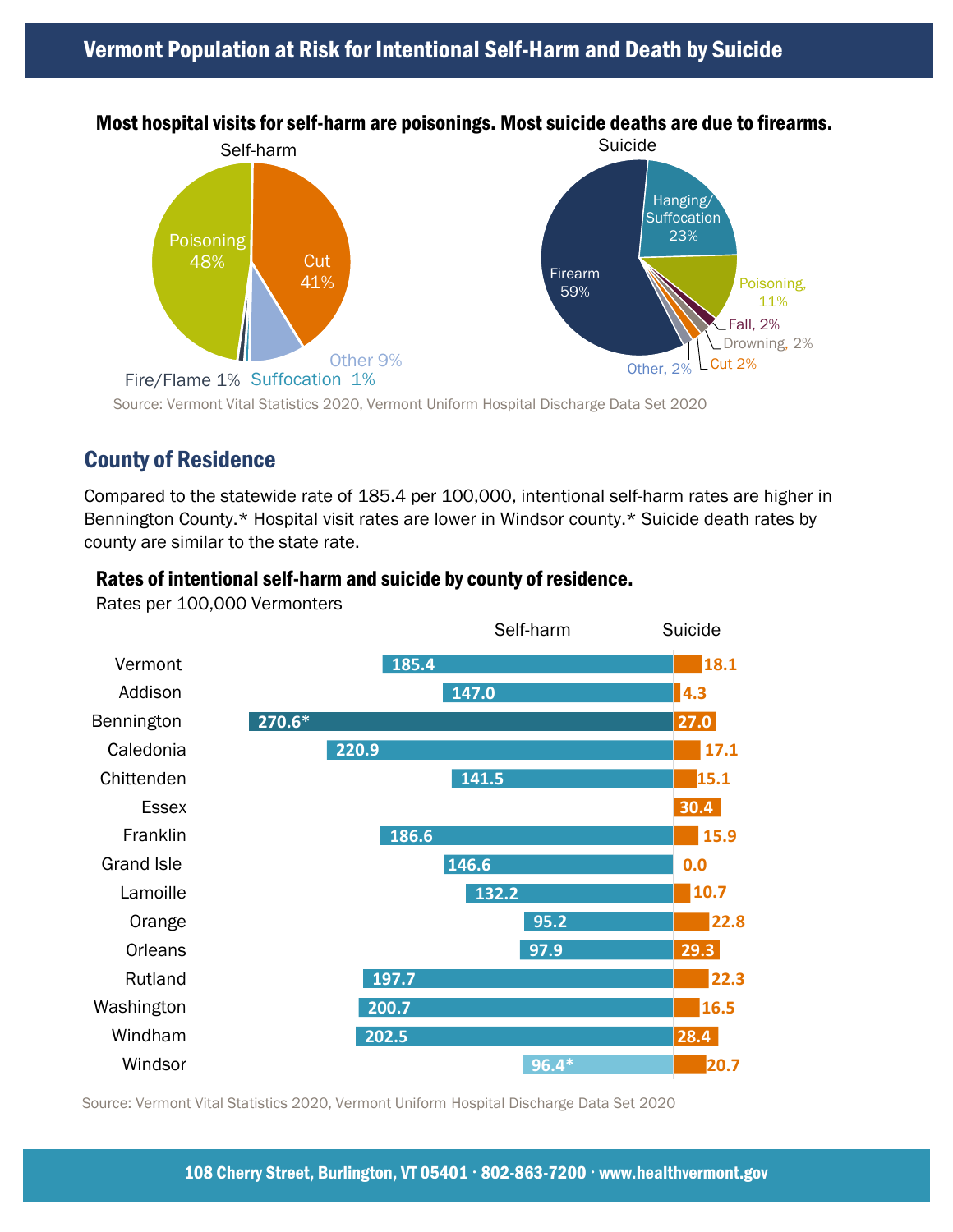#### Most deaths by suicide had noted risk factors.

Research suggests there are several risk factors for suicide, including: individuals with a family history of suicide, personal history of suicide attempts, a mental health diagnosis, feelings of hopelessness, isolation, history of alcohol and substance use, having experienced maltreatment as a child, easy access to lethal means, and stigma around seeking mental health treatment. <sup>4</sup> The following information is from Vermont's Violent Death Reporting System (VTVDRS), which collects information from death scene investigation reports.

#### Risk Factors Reported Among Vermont Deaths by Suicide



Source: Vermont National Violent Death Reporting System (NVDRS), 2017-2018

# Populations at risk for intentional self-harm and suicide.



LGBT students are more likely to feel sad or hopeless, make a suicide plan, or attempt suicide (sad 63% vs. 25%, plan 36% vs. 9, attempt 19% vs. 4%). LGBT adults are significantly more likely to have suicidal thoughts (12% vs. 4%).



Adults with a disability are 5 times as likely to report suicidal thoughts  $(10\%$  vs.  $2\%$ ).



Black, Indigenous, and People of Color (BIPOC) students are more likely to feel sad or hopeless, make a suicide plan, or attempt suicide (sad 34% vs. 30%, plan 17% vs. 13%, attempt 10% vs. 6%). BIPOC adults are more likely to have a depressive disorder (30% vs. 21%). BIPOC Vermonters represent 7% of suicide deaths.



Vermonters who served in the U.S. armed forces represent 13% of suicide deaths



Social isolation is a risk factor for suicide. 9% of adults rarely or never get social and emotional support, with rates highest for those 65 years and older (13%).

Source: Vermont Behavioral Risk Factor Surveillance System 2018, Vermont Youth Risk Behavior Survey 2019, Vermont Vital Statistics, 2020